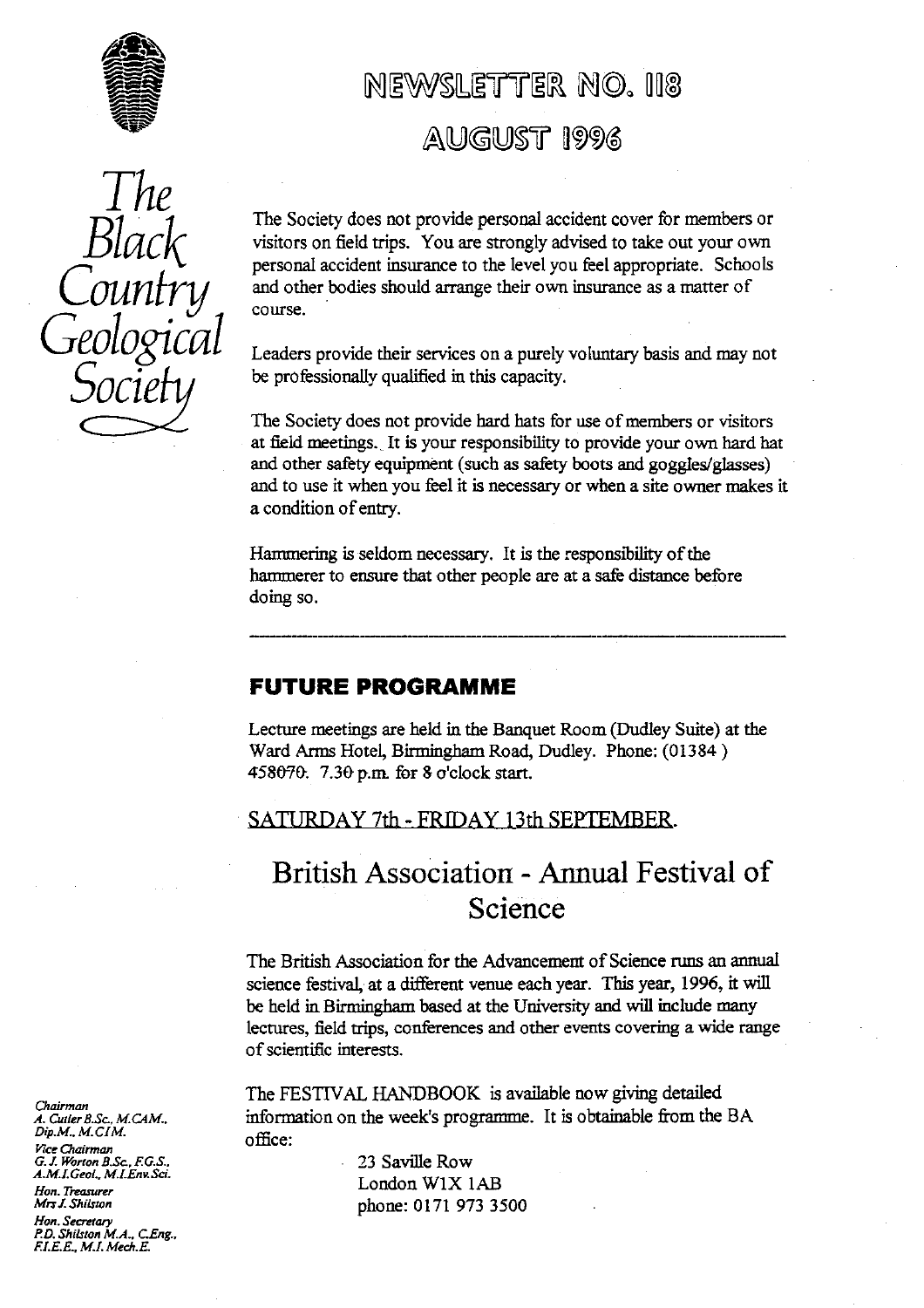BCGS members will be helping with some of the field events including:

Monday 9th September. Afternoon field meeting to the Lickey Hills. Tuesday 10th September. Afternoon and evening event organised by Dudley Museum, including visits to Wren's Nest and Dudley Museum, dinner in Dudley Castle grounds, canal trip to the Singing Cavern with re-enactment of Sir Roderick Murchison's visit on the occasion of a previous British Association Festival, held in Birmingham in 1839.

Thursday 12th September. Afternoon field meeting to Saltwells Local Nature Reserve.

The Society will also have a stand at the Geological Fair on the Monday and Tuesday in the Lapworth Geological Museum at the University.

Dr. ERIC ROBINSON of the Geologists Association will be leading guided geological walks during the week. These will be free of charge, open to anyone, and will include:

> Wednesday, Thursday and Friday mornings: 'Geology in the heart of Birmingham' looking at the city's building stones.

Wednesday and Thursday afternoons: 'Geology of gravestones' at Lodge Hill Cemetery, Selly Oak.

**SUNDAY 29th SEPTEMBER.** Field meeting to Alderley Edge, Cheshire, for Triassic strata and an underground visit to one of the copper mines. Leader: Tony Browne (Manchester Geological Association).

Meet at 10.00 a.m. at the large National Trust car park near the Wizard Restaurant on the B5087 Alderley Edge to Macclesfield road (grid ref: SJ 858773). Alderley Edge village is on the A34 between Congleton and Wilmslow; from the south end of the village take the B5087 up the hill to the Edge, about I mile from the village.

*Tony Browne writes: Alderley* Edge is a ridge of high ground overlooking the Cheshire Plain. The ridge is due to an up-faulted horst within the Triassic sandstones which rise above the surrounding Upper Triassic mudstones; the junction between the Wilmslow and Helsby Sandstones of the *Sherwood* Sandstone Group can be seen at the outcrop. Mineralization through the faulted rocks allowed copper to be mined in the Bronze Age and Roman times; during the last few centuries lead and cobalt as well as copper have been mined. Other rarer<br>minerals have been found in minor quantities and the nearby Mottram St. Andrew is the type minerals have been found in minor quantities and the nearby Mottram St. Andrew is the type locality for Mottramite, a rare vanadium mineral.

Alderley Edge also has a mythology involving the Wizard of the Edge, King Arthur (or is it St. George?) and a hundred knights on white horses, an Armada beacon and assorted beings who may or may not be seen on the field trip!

The morning will be spent looking at the surface exposures and the afternoon on a visit down the Wood Mme. The old copper mines are managed by the Derbyshire Caving Club who escort parties underground by *arrangement* and provide hard hats, lamps etc.; any reasonably fit person should be able to undertake the mine trip.

Wear suitable outdoor clothing and bring a packed lunch. NO HAMMERS.

2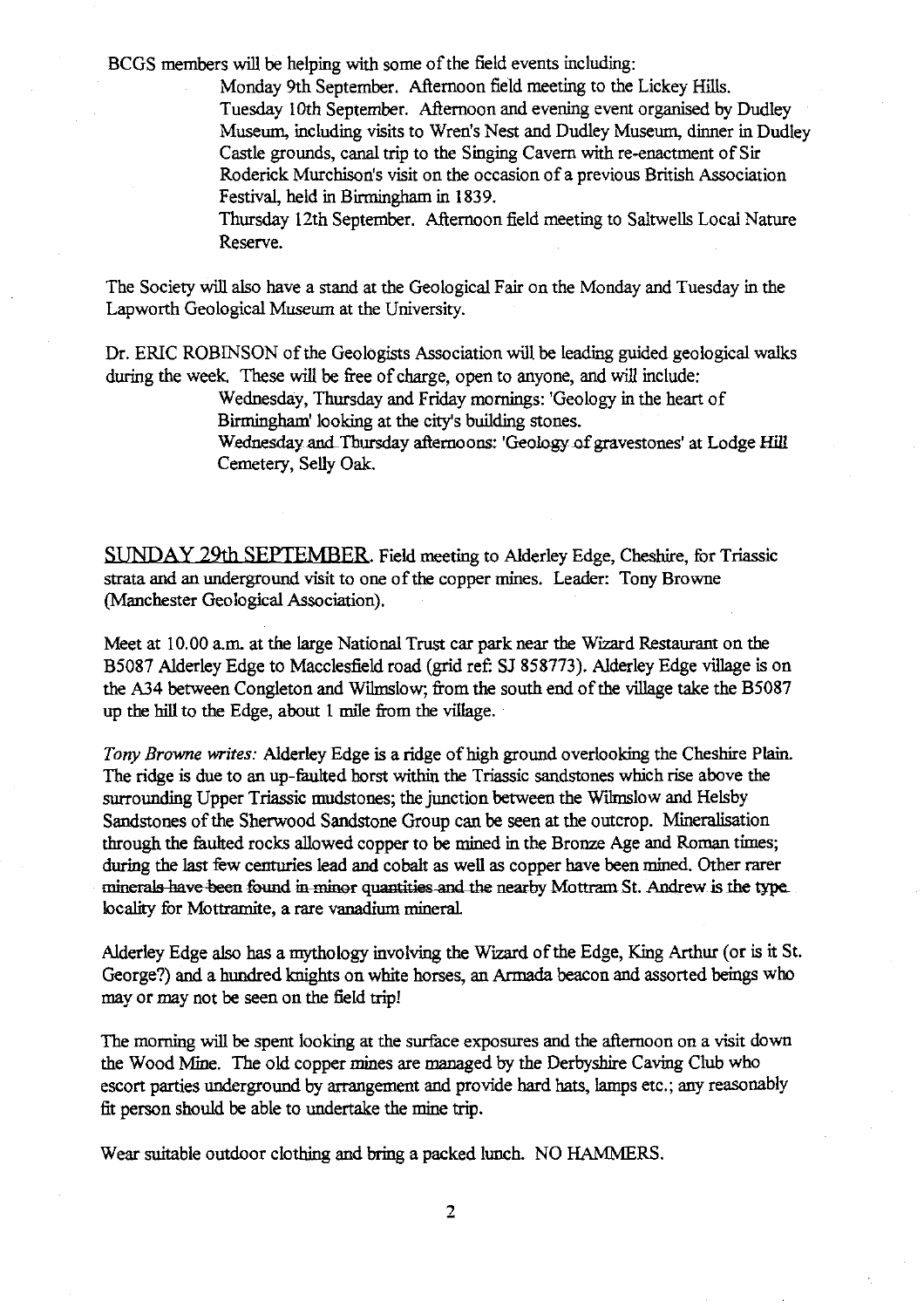TONY BROWNE is an honours graduate of the Open University. Treasurer of the Manchester Geological Association and Honorary Associate of Manchester Museum developing the Geology Department's research collection. He is much involved in the local geology scene and is a founder member of the Cheshire and Manchester RIGS Groups.

MONDAY 7th OCTOBER. Lecture: Underground limestone mining in Shropshire by Dr. Ivor Brown (Consultant).

*Ivor Brown writes:* In Shropshire both Silurian and Carboniferous Limestone have been mined using underground methods, and evidence of this still remains at Ironbridge, at Lilleshall near Wellington and in South Shropshire.

This illustrated talk looks at all these areas but studies in greater detail the workings at Ironbridge. Here the beds have been worked for over 300 years and their working has played an important part in the development of this historic area. The talk will describe the mines, underground and surface, as seen by contemporary visitors, the present day remains and the recent work carried out to make safe the mining area.

DR IVOR BROWN is Shropshire-born and followed at least four generations of his family into the local mines, training as a mining engineer and obtaining qualifications from North Staffs Polytechnic and Manchester and Leicester Universities, including PhD for research. After over 40 years in mining and minerals planning he retired in 1993 to work on his own. During his career he spent 10 years in the mines, 8 years as a lecturer in mining and quarrying followed by 6 years as Land Reclamation Engineer with Telford Corporation responsible for mining and site investigations in the New Town area. This was followed by 16 years of responsibility for mineral and waste disposal planning in West Yorkshire, Leeds and latterly Staffordshire. He has also carried out consultancies in Eastern Europe, Bahrain, India and Indonesia and has written many technical papers.

MONDAY 21st OCTOBER. Lecture: Conserving marine reptiles at Whitby Museum by Kate Andrew (Ludlow Museum).

Whitby Museum has a useful collection of Jurassic marine reptiles but over the years their quality had deteriorated. Several specimens were suffering pyrite decay, all were filthy with the grime of ages, and many were coated with varnish which had become virtually black. Most of the specimens were wall-mounted; they included 5 ichthyosaurs, a plesiosaur, 3 slabs with marine reptile vertebrae, 3 slabs of reptile parts and also 2- slabs with dinosaur footprints.

Kate Andrew's lecture will outline the conservation work she carried out on these specimens during visits to Whitby in May 1995 and March-May 1996 to restore them to something like their original glory. She will describe some of the problems and solutions involved in this type of conservation work.

KATE ANDREW is now curator of geology at Ludlow Museum but for most of her career she has been a geological conservator, restoring and cataloguing specimens of all types at many locations at home and abroad. Institutions that have benefited from her efforts include The Museum of Nature at Ottawa in Canada, Whitby Museum, Bromley Museum in Kent, the Sedgwick Museum in Cambridge and the Horniman Museum in London. While based at Birmingham City Museum & Art Gallery she acted as a free-lance conservator for several years and during this time worked on the Dudley Museum collection entering 9500 items onto its computer. She was also Runner-up for the prize of the National Award for Conservation 1994.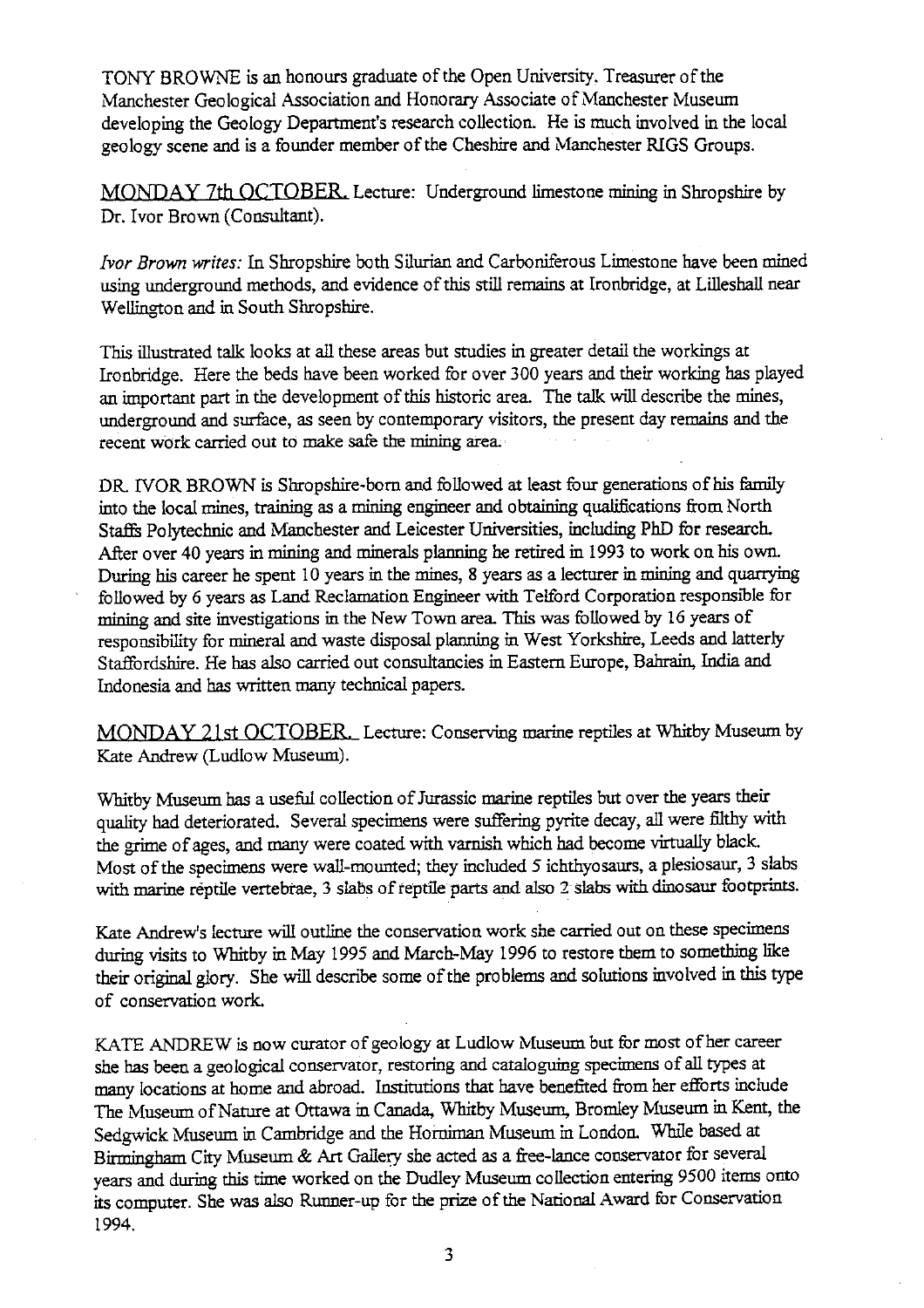Early NOVEMBER (date to be advised). Proposed visit to gypsum mine at Fauld near Burton-on-Trent.

The visit has not yet been arranged but would be on a mid-week evening in early November, starting at 6.30 p.m. and lasting about two and a half hours. The party is limited to 10 persons and those interested are asked to return the 'EXPRESSION OF INTEREST' slip elsewhere in this newsletter. Further details will be sent to them in due course.

MONDAY 25th NOVEMBER, Lecture: Ancient miners, modern collections by Dr. R. L a cer (Birmingham University).

This lecture will look at the evidence for copper mining in the Bronze Age from a mineralogist's point of view and will have a link with our Alderley Edge field meeting in the previous September.

*Dr. Rob Ixer writes:* In the last decade there has been a gradual realisation that copper mining during the Bronze Age was widespread in the British Isles and included such famous mineral localities as Alderley Edge near Manchester, Parys Mountain in Anglesey, Great Orme near Llandudno and Ross Island off the southwest coast of Ireland

In the absence of run-of-the-mill ore from these mine sites archaeologists have used material from Museum collections as a basis for their studies. A number of resulting false trails and red herrings will be followed and good but representative mineralogy will be shown to be the key in determining Bronze Age mining and metallurgy.

I will be showing a number of slides - mainly of Ross Island and Great Orme - and will discuss mineralogy and ore generation to show how non-discriminating archaeologists are!

DR. ROB IXER is the senior mineralogist at Birmingham University's Earth Sciences Department with an impressive track record in his field. He has been a good friend of the BCGS for many years and we are very pleased that he will be again speaking to us.

MONDAY 20th JANUARY 1997. Lecture: Environmental Geology - examples from Finland and the U.K. by Dr. Roger Dackombe (Wolverhampton University).

MONDAY 17th FEBRUARY. Annual General Meeting. Followed by two short lectures by Society members who have visited the locations recently:

Easter Island by Sheila Pitts

Geology of Gibraltar by Paul Shllston.

MONDAY 17th MARCH. Lecture: Mineral exploration in Europe by Dr. Christopher Morrissey (RTZ Mining & Exploration Ltd.)

MONDAY 14th APRIL. Lecture: Evolution and extinction of Trilobites by Dr. Bob Owens (National Museum of Wales).

SUNDAY 18th MAY. Field meeting to Shropshire. Leader. Dr. Paul Smith (Birmingham University).

4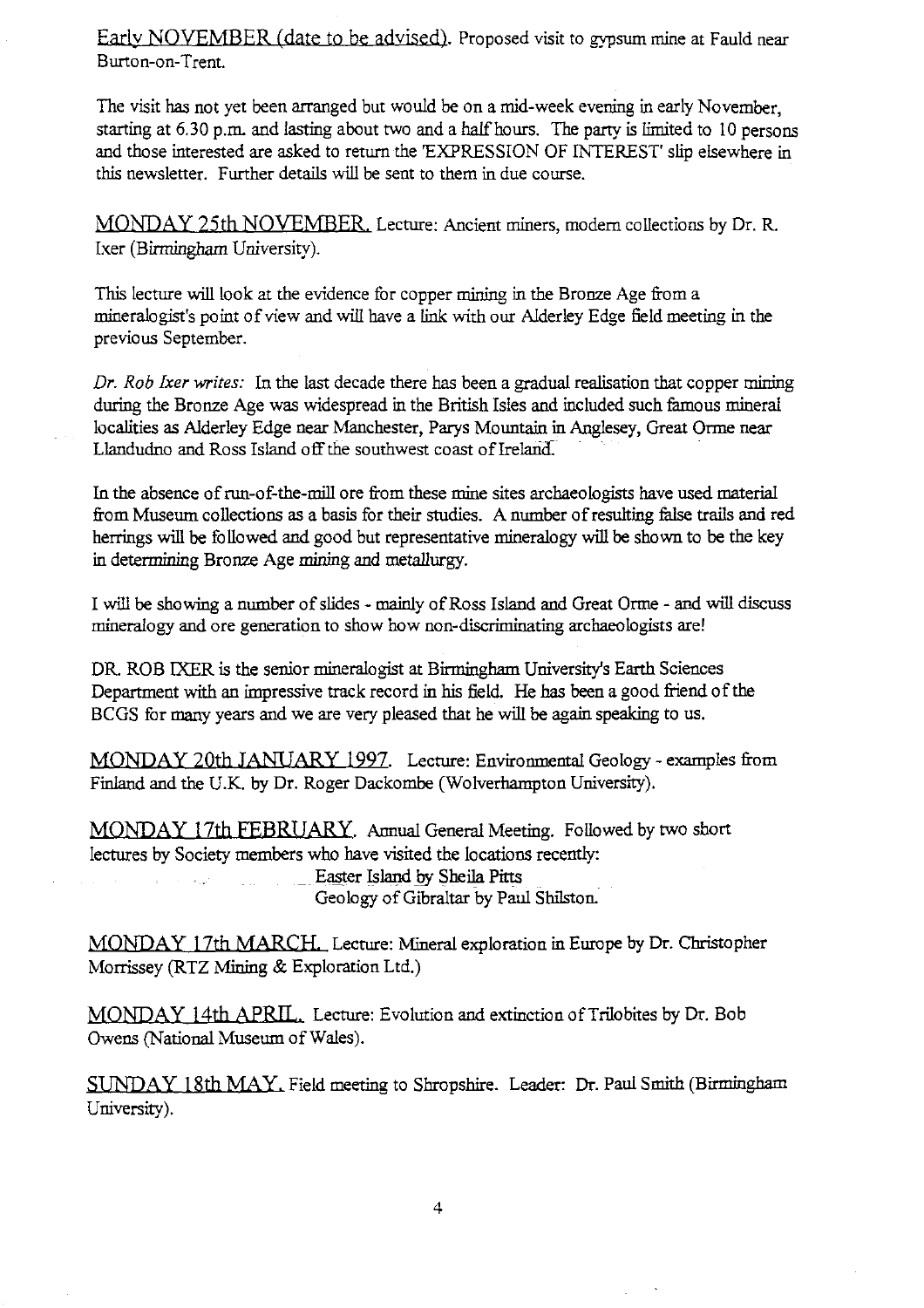### Reports

### Lecture: New Zealand north to south' by Paul Shilston. Thursday 25th April 1996

*Given in place of the advertised lecture 'Monitoring Active Volcanoes' by Professor Bill McGuire which was cancelled owing to illness.*

This lecture de**ri**ved from a four week visit to New Zealand in 1995 and gave a selection of geological snapshots of this varied and interesting country. New Zealand is on an active plate boundary between the Pacific and Indo-Australian plates, and this has caused considerable geological activity in the past and up to the present day (see fig. 1)



Fig. 1 New Zealand with plate bounda**ry**.

The trip began at the city of Auckland which has at least 60 volcanic cones, all developed within the last 60,000 years, the last only 800 years ago. They are dotted all over the landscape and form excellent viewpoints to see this most attractive city. A typical one, Mount Mangere, was used by the Maoris as a defensive settlement (like our hill forts) and it also provided eas**il**y-worked building stone for a loca**l** church built in 1857 - old by New Zealand standards.

Murawai Beach, not far away on the north-west coast, has a range of exposures **re**sulting from submarine volcanic activity:- pillow lavas, basalt columns with feeder tubes which have cooled into sets of radiating columns, a black sand beach (now an iron ore source) and a wave-cut lava platform. This area also supports **sea-birds** including one of the largest gannet colonies in the southern hemisphere.

Still on the North Island, the well known site at Rotorua is directly on a subsidiary plate boundary and shows spectacular thermal featu**re**s - hot springs, steam vents, geysers and mud pools - while the after effects of the massive 1886 eruption of nearby Mount Tarawera can be seen in a village partially buried in ash deposits and in a chain of hot springs and pools. One pool- 'infernal crater' - has a temperature of 80 deg C and is highly acidic with a pH of **2**.1, not the place for a quick dip!

Moving now to the South Island, the first stop was the beautiful Marlborough Sounds area, a drowned landscape caused by subsidence of the land and the post- g lacial sea level rise, with the various islands showing clearly as the tops of remnant hills. Further down the coast where the plate boundary leaves South Island and heads out to sea, there is very deep water close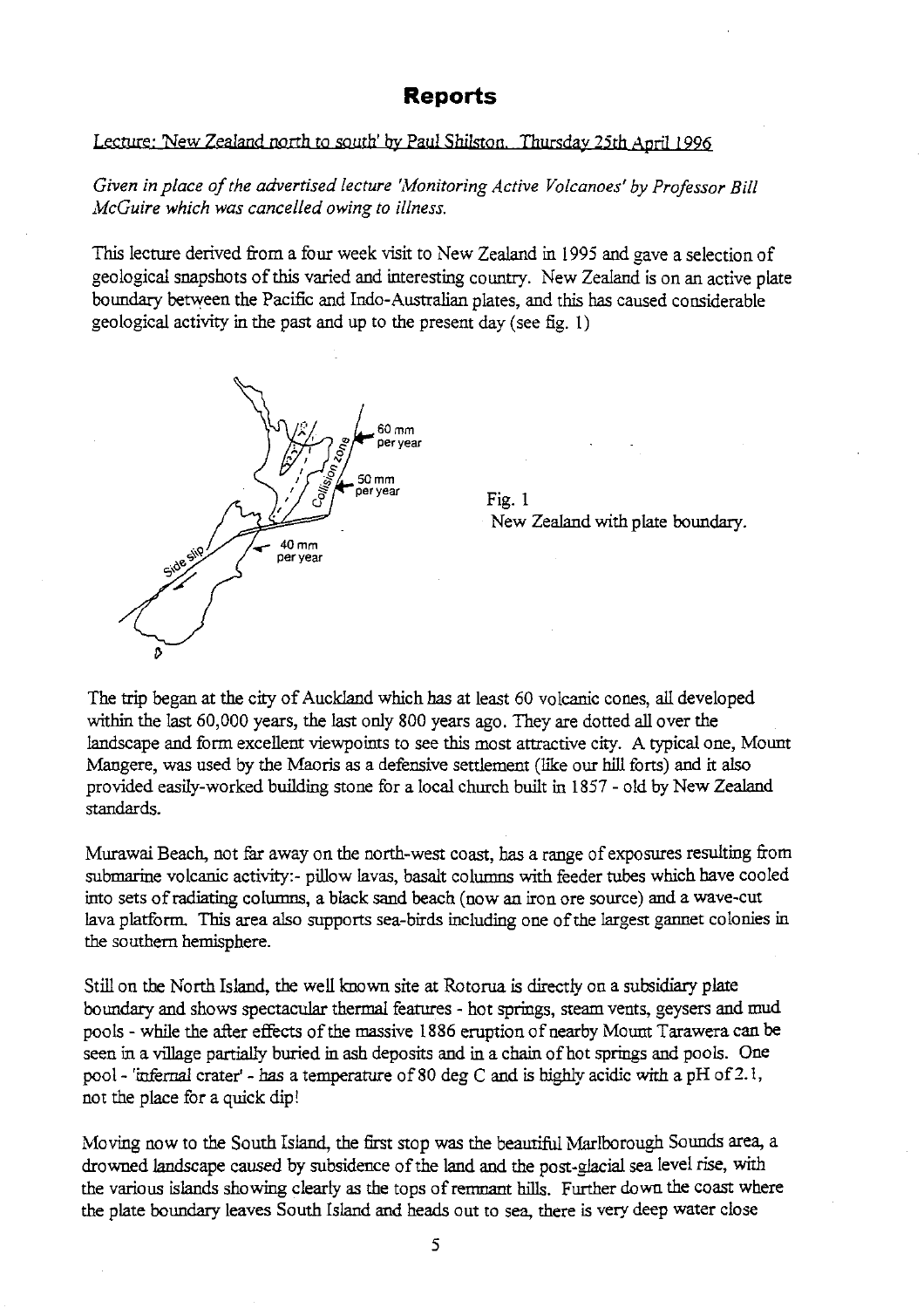inshore and this is a sure place for whale watching; food for the whales is brought to the surface by upwelling currents, so even whales are subject to the geology!

The Moeraki Boulders created a lot of interest; these are like giant footballs which are found along the beach, and although Maori legend has them brought from the sea by supernatural forces, actually they are calcite concretions formed in the mudstone cliffs and gradually revealed as the soft mudstone is eroded by the sea.

The Mount Cook area is a spectacular region of mountains and glaciers and showed many interesting geological features. The glaciers have been receding since the Ice Age and the various stages of retreat could be seen by terraces on the valley side. while each terrace had characteristic vegetation showing how long the vegetation had had to become established. Mt. Cook itself (12280 ft. 3740m) dominates the area and in the morning our party trudged up in the rain to the glacial lake at its foot hoping for a view; not much to see, but later in the day the sky cleared and the whole panorama was revealed in all its glory.

Milford Sound on the south-west coast is in the 'fiordland' area with steep cliffs plunging straight down into the sea. The Sound itself is a typical fiord, glacially deepened during the Ice Age, and having a maximum depth of 500m of water in its body but with only *2* 5m depth at its seaward entrance. Along the sides were many streams with hanging valleys, producing impressive waterfalls as they plunged into the waters of the fiord.

Finally to Stewart Island, off *the south of the South* Island. Here the rocks were mostly diorite and schist; hard rocks were needed here to resist the full force of the Southern Ocean and the party were rewarded by views of albatross, ocean birds which circle *the* ocean and cover thousands of kilometres each year. At Oban, the village on Stewart Island, there was one of those signposts showing the distance to far-off places - South Pole 2552 miles, cape Horn 3969 miles, Scunthorpe *(Scunthorpe?)* 10348 miles. Why Scunthorpe? well the landlord of the small hotel in Oban came from Scunthorpe and he liked to be reminded how far away it was

So from the sublime to the ridiculous, that was the end of our trip - *New Zealand north to south.*

Paul Shilston

#### Evening field meeting to Saltwells on Monday 17th June. Led by Alan Cutler

A group of 20 or so people gathered outside the Saltwells Inn on the car park on the warm and sunny evening. The trip began with a summary of the general setting of Saltwells and the Carboniferous and Silurian rocks that we were to see.

The first stop was Doulton's Clay Pit to see Coal Measures rocks. Here clays below the famous Thick Coal were formerly extracted to produce earthenware and sanitary wares as well as special firebricks for the local glass making industry. A warden from the reserve accompanied us and gave us a wonderful insight into the diverse and colourful fauna and flora of the nature reserve. The wetland at the bottom of the clay-pit was in full bloom with southern marsh orchid and wild yellow iris thriving in the permanently wet conditions provided by the springs from the wall of the clay-pit which displayed a wonderful Coal Measures cyclothem sequence.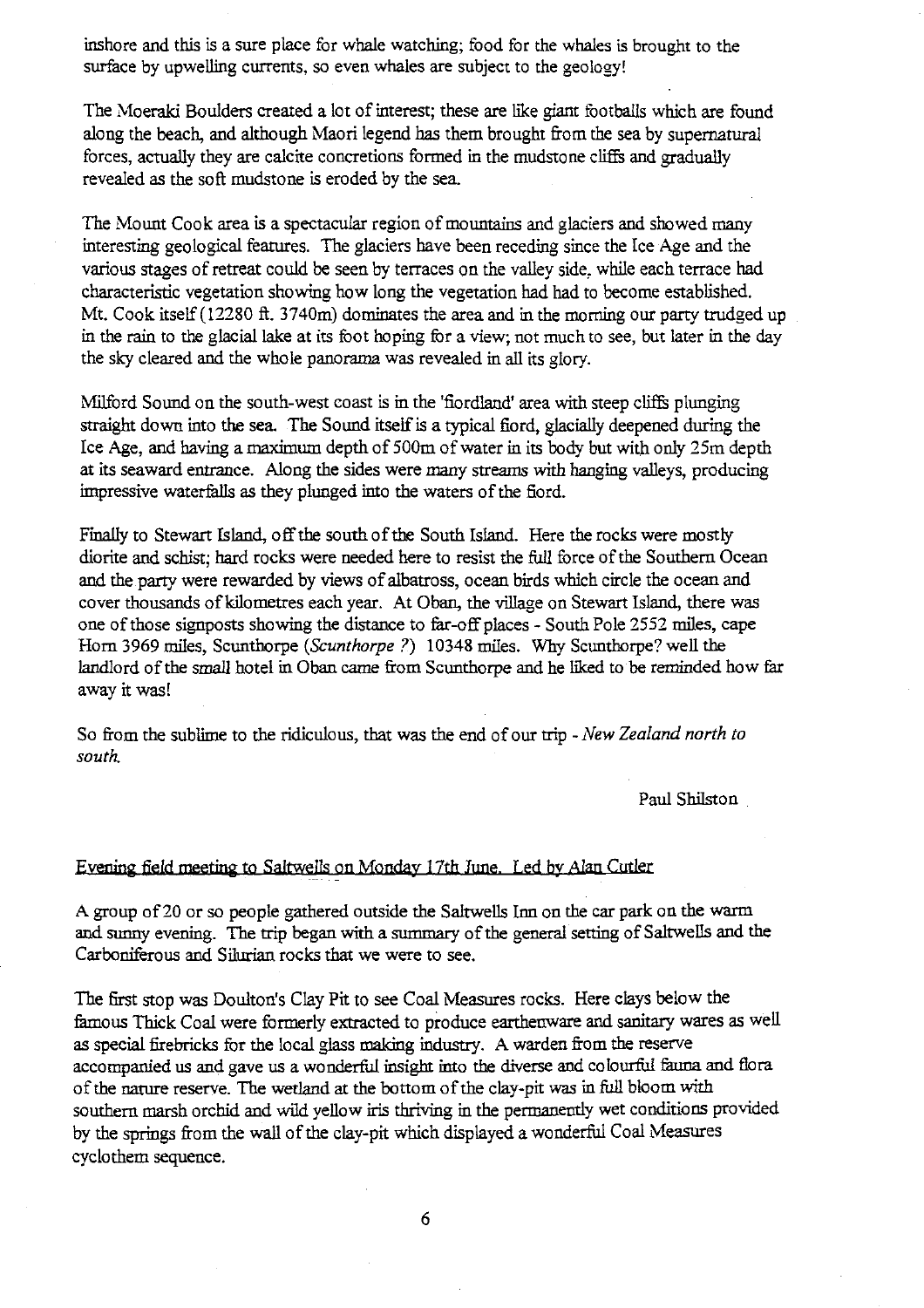From here we moved along the old mineral tramway to see **Upper** Ludlow marine shales with shelly fossils. The structure of Saltwells was described **as an** anticline or upfold with a number of faults which cause the outcrop of Silurian rocks to occur immediately next to Coal Measures rocks of the Carboniferous in the core of the fold. From the Tramway we moved no**rt**h to Brewins B**ri**dge canal cutting where ever-younger rocks were seen along the way including the deltaic s**an**dstones of the Downton Castle Sandstone unit and red and green mottled micaceous marls of the Temeside Shales indicating a silting up of the sea and change to continental conditions at the end of the Silurian. In this exposure a pebble bed and ve**ry** thin layer/traces of coal were seen and the unconformity between the Silurian  $\simeq$  400 M years and the Coal Measures  $\approx 300$  M years was seen. One of the faults of the anticline is also present here and has been injected with basalt magma, seen as a dyke, probably during the Carboniferous (Etruria Marl times). From here we returned to Saltwells Wood to see remnants of old bell pits which roughly mark the tine of the coal outcrop in the woods.

In summary this was a very full and informative evening brightened by nature in **full** bloom. Many thanks to Alan and Alan for an entertaining and enlightening evening.

Graham Wo**rt**on

# ning field meeting to Kinver on Monday 1st July. Led by Alar

About 15 people gathered in the overcast conditions on Kinver High Street to see the red beds of the New Red Sandstone continent which outcrop around Kinver. The trip began with a brief introduction and scene-setting and then a look at the Bridgnorth Sandstone at the Hollows where fossil sand dunes can be seen with spectacular cross bedding formed by blowing winds in the hot deserts of the New Red Sandstone continent. From here we moved to Kinver Church standing proud of the hill above the village. We came here to examine the Kidderminster Conglomerate which caps the hill top and being harder than the sandstones **underneath** produces the hill. The conglomerate is formed of rounded pebbles and coarse gritty sandstones. It is thought that these deposits were laid down in **flash** floods from the highlands to the south, possibly as far away as France. The well rounded pebbles suggested a long transpo**rt**.

The next stop was a little to the west of Kinver on the boundary fault of the Wyre Forest coalfield where Enville beds and Clent Breccia are exposed. Here the rocks consisted of sandy material with angular purplish **fragments** of volcanics. It was explained that these rock fragments had not travelled far and bad retained their angular edges. It is thought that these rocks represented scree slopes of steep valley sides which were composed of much older volcanic rocks.

The last stop of the trip was to the Kinver rock houses, where David (the pharmacist and local historian to Kinver) explained about the rock dwellings which are now National Trust property. These were opened up and we were taken by **torchlight** into the dark passages and hollowed-out rooms of the dwellings.

A thoroughly enjoyable evening was had by all. Many thanks to Alan and David, and the weather for staying dry!

Graham. Wo**rt**on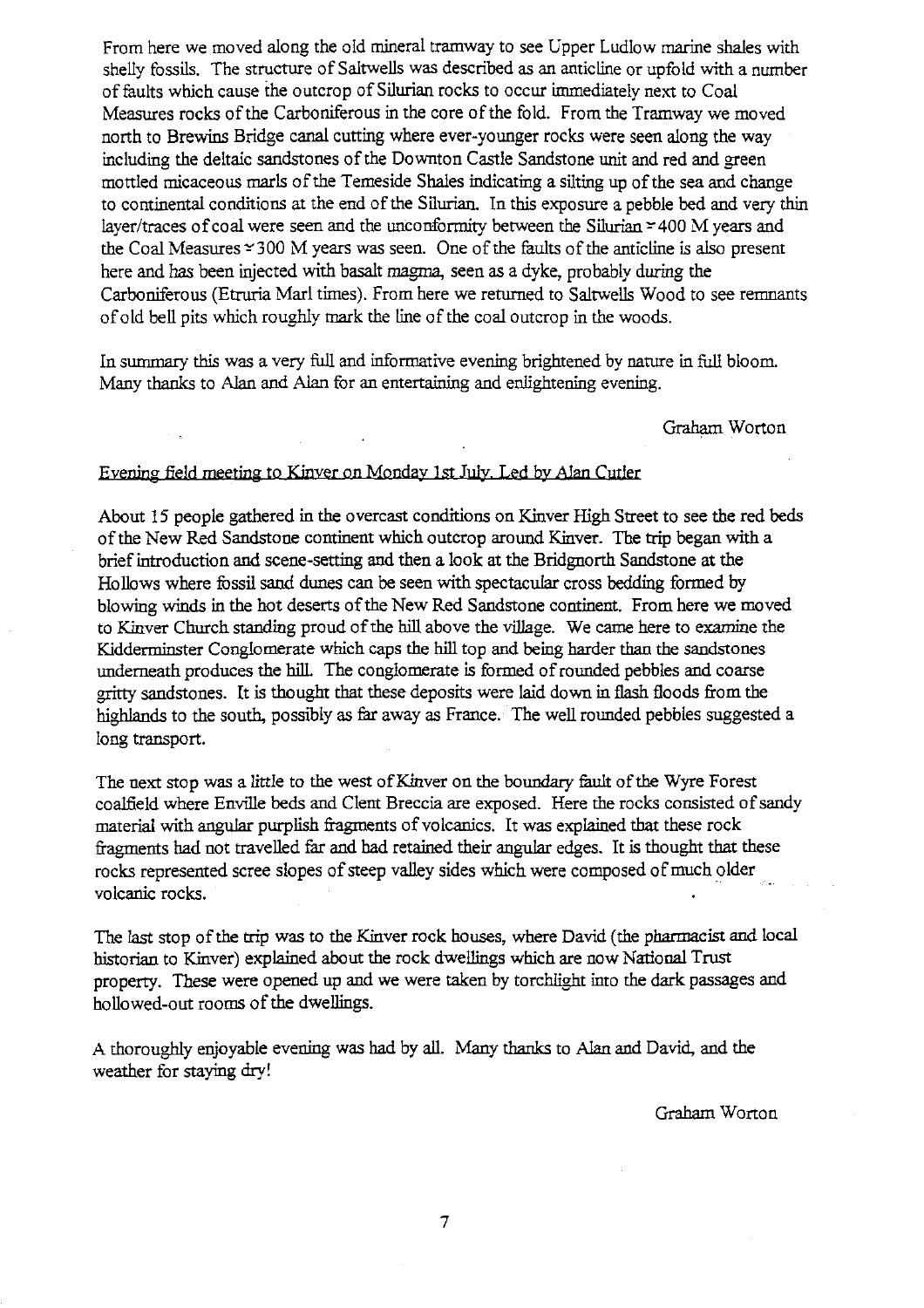### **Editorial**

The summer is racing past and I'm already being asked to advertise classes for the Autumn evenings. Also, the long awaited British Association Meeting will soon be a reality and Society members once again will be taking part in a national geology event. I hope the long hours of preparation and careful planning of the few will be rewarded by happy fellowship for many. The Conservation Column records yet more efforts to preserve our geological heritage by the ever busy Colin Reid, Alan Cutler, Graham Worton and Alf Cole. Graham has, mid the hurly-burly, found time to produce a very clever Conservation Logo for us and asks others to design alternatives. As always we owe a big debt to Secretary, Paul Shilston, for coordinating all our efforts. But new activists are desperately needed to ease the load. Could this mean you?

### **Conservation Column**

Things may have appeared to have gone quiet on the conservation front this summer but in the background a lot has been happening. On the collections front Colin Reid has now finalised his faunal listing of the fossils from the Wenlock (Dudley) Limestone. We have 599 different beasties in our rocks (so far) of which the type locality of 190 is Dudley and 63 are found only in Dudley. Pretty impressive statistics! The British Association for the Advancement of Science (BAAS) visit in September will be treated to this knowledge and a description of the overwhelming importance of the unique nature of Dudley's geology and fossils which are the key to Dudley's World Heritage bid.

On the actions front, one of our members, Alf Cole, has done some excellent P.R with a company developing a site near Hay Head SSSI in Walsall. Alf'salvaged' many Silurian fossils from the excavations and is liaising with the company involved to have geological displays in the foyer of the building and to gain permission for parties to visit while some of the'spoils' are still available for study. I personally am trying to raise another working party to re-visit the Brewins Bridge SSSI of the Saltwells local Nature Reserve. You may recall a little while ago we gave the section a face-lift. If I am able to get a canal barge/BWB permissions I will call for helpers in the next newsletter.

In the meantime you might like to read a paper or two in the new publication *'Geology on your* Doorstep' which is the proceedings of a one day conference in London, January 1995. Three of the papers were given by ourselves talking about what happens here in the Black Country. I've given copies to Kate and they may bit the pages ofthis newsletter in the future. Lots of nice things were said about the BCGS at this conference and we had several references in other papers given there too.

One thing that you could do, if you're interested in conservation and artistically inclined, would be to sketch a geological conservation logo for the Society. I've done one myself and we would love to see any other ideas that you might have and publish them in the newsletter. After all, a picture paints a 1000 words and that's quite enough of mine. Until next time.

Graham Worton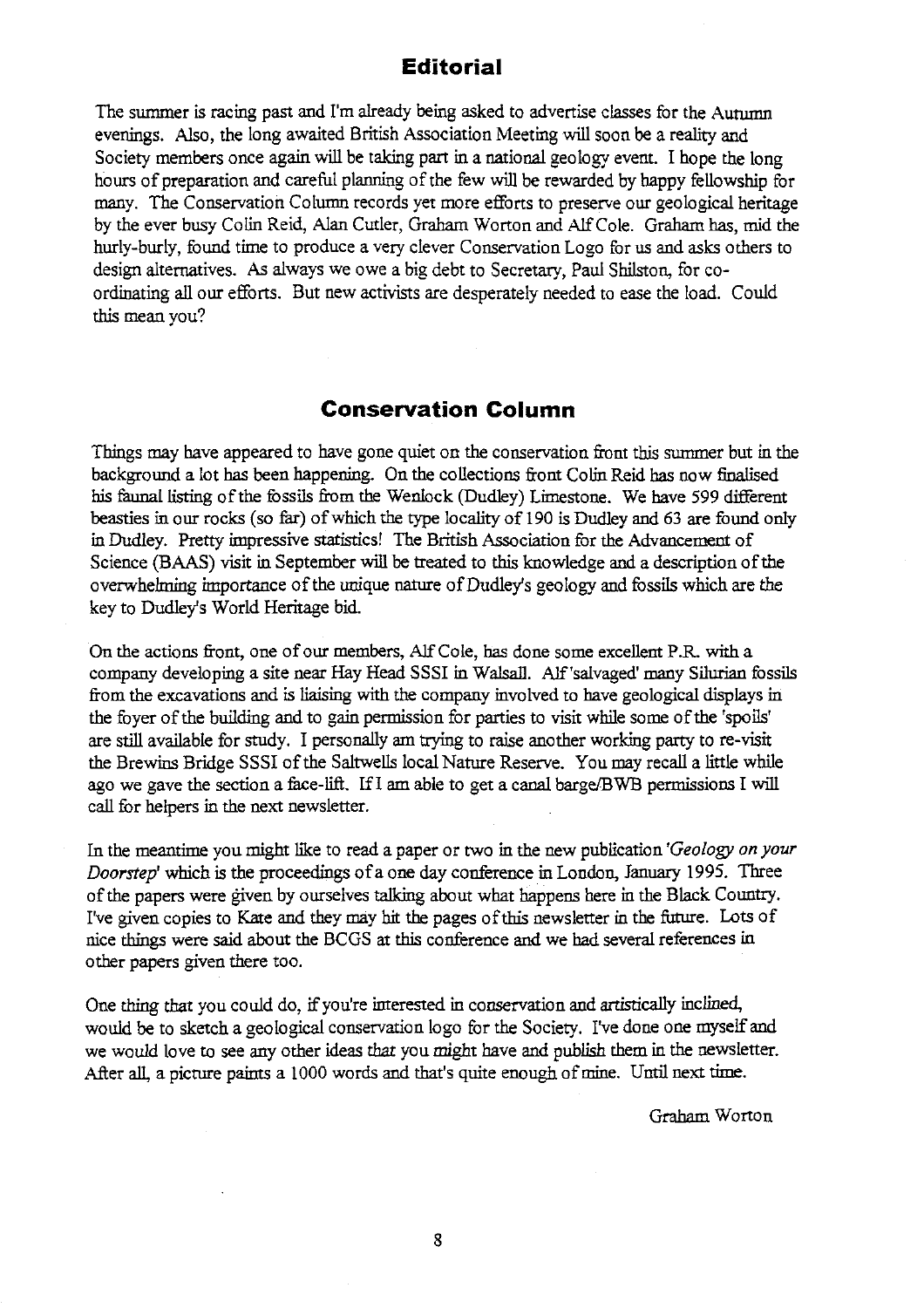

### **Items in Brief**

- 1. Welcome to new members Malcolm and Carol Ormerod - Leominster
- 2. Rock and Gem Show '96 Saturday and Sunday 5-6th October 1996. At Cheltenham Racecourse, Prestbury, Cheltenham. There will be exhibitors displaying and selling a fine array of rocks, gems and jewellery, and a local club section with demonstrations. Further details from: HD Promotions

Events House Wycome Air Park Booker Marlow, Bucks SL7 3DP phone: (01494) 450504

3. Change of address

Member Graham Hickman who gave us a lecture 'Tales of a travelling geologist' at the AGM last February has now gone back to work in Houston, USA.<br>His new address is: 2003 Rosalyn Court His new address is: Sugar Land

Texas 77478 USA

- 4. Cambridge University Continuing Education Courses at Cambridge 1997. Fees £115 residential, £58 non-residential. Details and booking: Cambridge University, Board of Continuing Education Madingley Hall **Madingley** Cambridge CB3 8AQ phone: (01954) 210636
	- (a) 7-9 March 1997. The building stones of England.
	- (b) 16-18 May 1997. Rocks, minerals and fossils: an introduction to geology.
	- (c) 30 May 1 June 1997. Understanding global climatic change.
	- (d) 26-28 September 1997. Further geology.